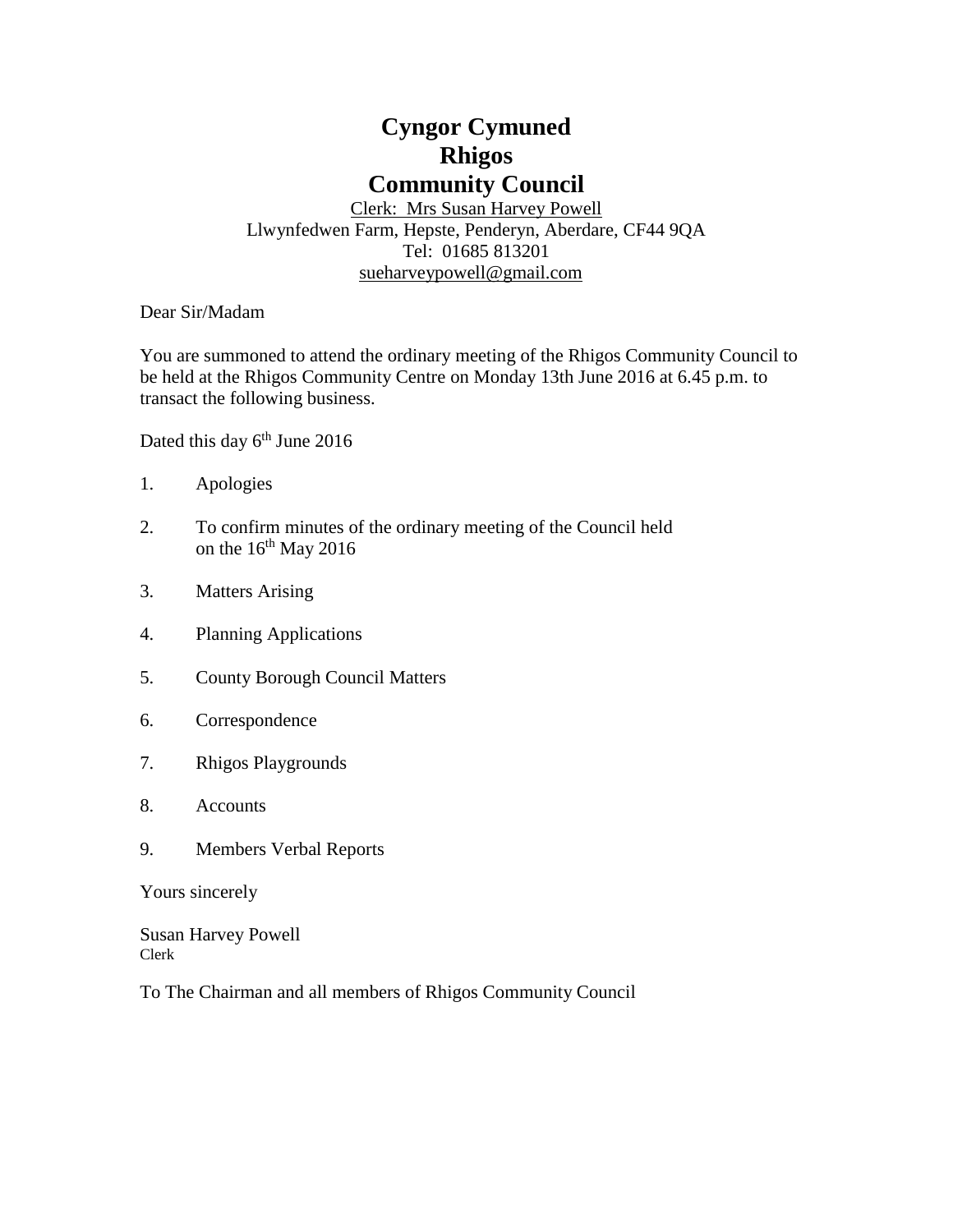# **Rhigos Community Council**

Minutes of the ordinary meeting of Rhigos Community Council held at Rhigos Community Centre on Monday 16th May 2016 at 6.45 p.m.

Present: Cllrs.P Oliver, H Wagner, A Tobin, O Morgan, C Hopes, M Pope L Leach, M Evans, G Thomas,

# **2016/40 Election of Officers**

Chairman – Cllr. Leach proposed Cllr. Oliver this was seconded by Cllr. Hopes

Vice Chairman – Cllr. Oliver proposed Cllr. Evans this was seconded by Cllr. Leach

Declarations of office were then signed.

# **2016/41 Minutes**

It was resolved to confirm Minutes of the Ordinary Meeting of the Council held on 16th May 2016

# **2016/42 Declaration of Interest**

2016/49 Cllr's Hopes, Wagner and Tobin left the meeting as they are on the Youth Club committee.

# **2016/43 Matters Arising**

- a. Unsafe memorial stones Rhigos cemetery Mrs Powell will email Vale Memorials
- b. Cllr. Tobin has agreed to erect the display boards, assembly sign and the baby changing unit but accepts no responsibility should they fall off the wall and cause an accident. This was agreed by all.
- c. Defibrillator Mrs Powell will order one this week.

# **2016/44 Planning**

It was resolved to note:

Pre-application advice for housing development - land adjacent to Min Afon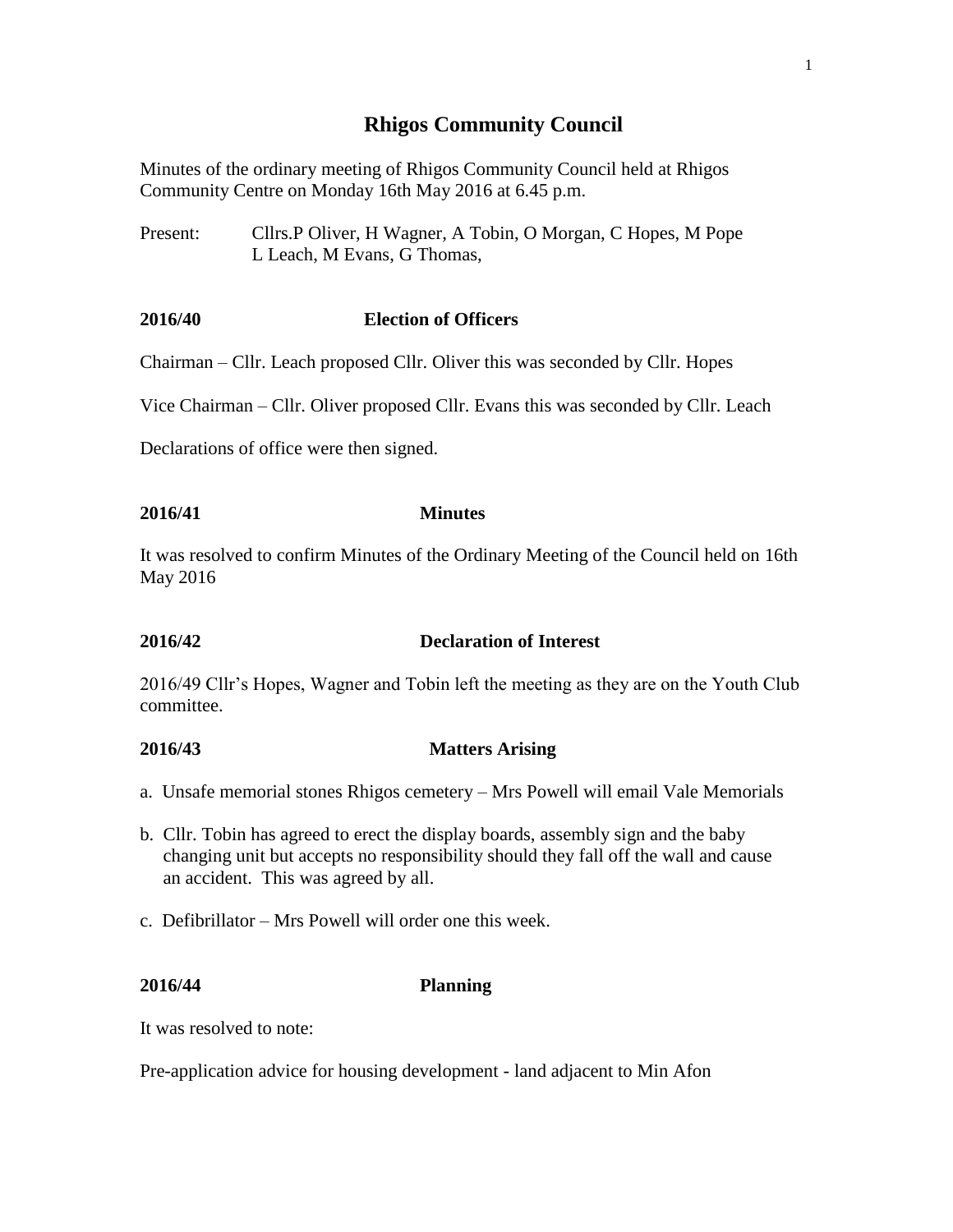# **2016/45 County Borough Council Matters**

It was resolved that the following complaints be passed on to Councillor G Thomas for his attention.

### Previous Complaints

Cllr. Pope asked for a report on the recent fire on the Industrial Estate, there is no control over these recycling plants. Rhigos did not have water on that day – no reply

Could the speed limit be reduced from the rugby club up to Mount Road - noted

A garage has been erected on the corner of Mount Road causing poor visibility. - an enforcement will call to see it.

The gulley in Cwrt Twyn Rhyd has been cleaned but some trees need cutting back. - RCT will speak to the landowners

A security fence is needed around the new bike track as the fence is being cut for bikes to go through. It is the responsibility of the land owners to secure the area

Cllr. Thomas will look into planning for allotments for the Adventure playground – no reply yet.

Long Mede Parc - Cllr. Thomas will speak to the new Assembly Member

#### New Complaints

- a. Fly tipping on Treherbert Road and the old entrance to Shands.
- b. There is lots of rubbish in gardens of houses owned by RCT Homes.
- c. There are travellers in the lay by near the roundabout.
- d. There is a lot of dog mess at the top of Heol Gwrangfryn
- e. The pot holes need inspecting at Penywaun Farm and Waun Gron
- f. There were 4 cars parked in the layby outside Bethel Chapel, residents attending chapel could not park.
- g. There is a lot of noise in Halt Road when the wood chipping company is using the chipper and wood is being stacked against the fence.
- h. The post box opposite Halt Road has been removed, Cllr. Oliver has spoken to the post office who said it was damaged, it is well used and needs replacing.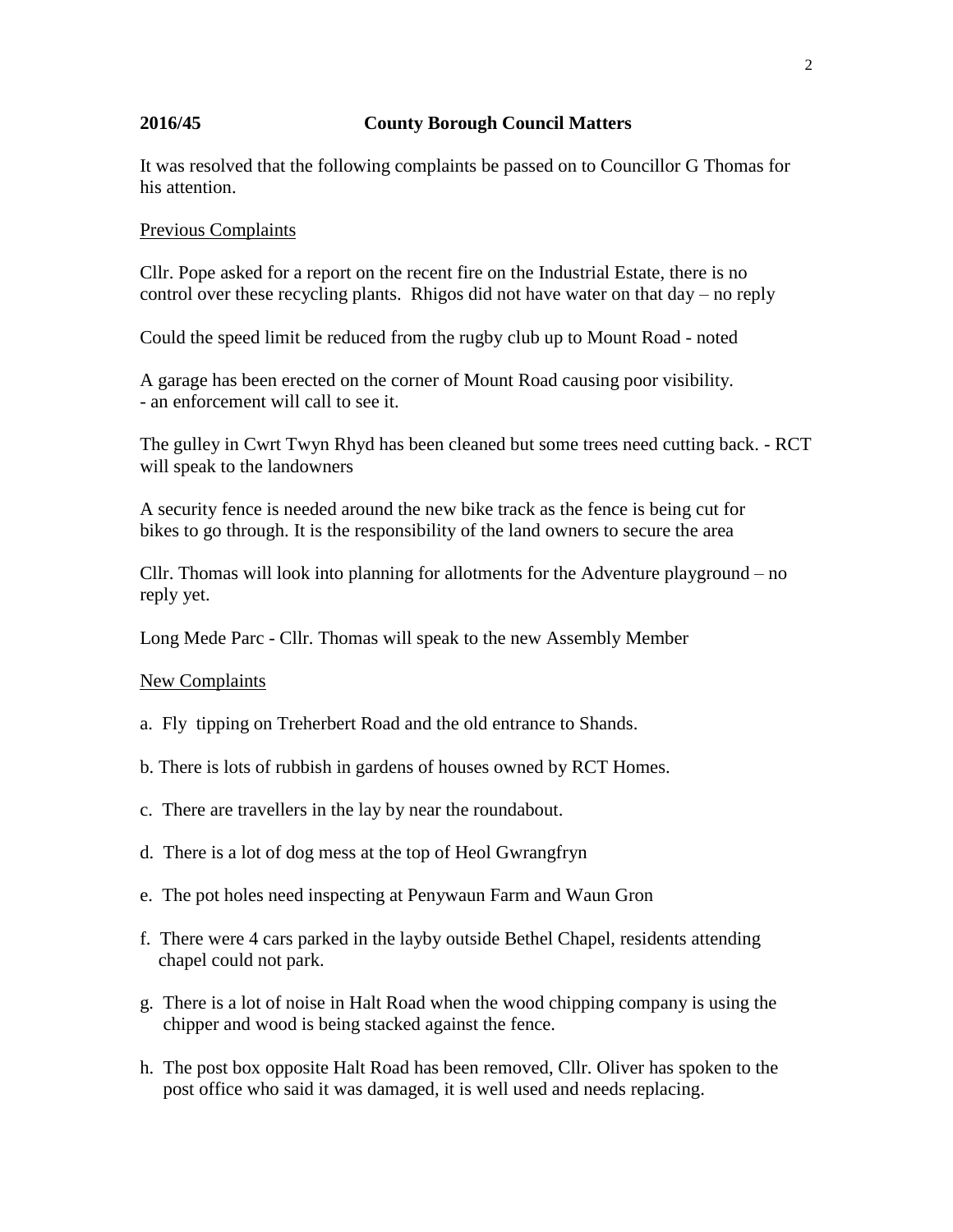- i. The road near Walters needs another gulley pot as water is holding on the road.
- j. An environmental officer needs to look at the Industrial estate as there is a mess down there.

# **2016/46 Correspondence**

It was resolved to receive the following correspondence.

No correspondence received

# **2016/47 Rhigos Playgrounds**

a. Heol y Bryn playground – plans should be available by  $10^{th}$  June

b. The Old Adventure playground – Cllr. Thomas to look in planning for allotments.

# **2016/48 Community Centre Keyholding**

Cllr. Pope volunteered to be a key holder

#### **2016/49 Accounts**

Mrs Powell presented the balance sheet for 2015/16 which was agreed by all. They can now be given to Mrs R Holcombe for the internal audit.

3 quotes were received from Bethel chapel for a new window. £1000.00 was agreed from the Solar Farm Fund.

The Youth Club would like to take the children out on day trips and would like funding from the community council. Cllr's Hopes, Wagner and Tobin left the meeting as they are on the committee. £500.00 was agreed from the Selar Fund

| Aon Insurance               | £946.00 |
|-----------------------------|---------|
| R Holcombe (Auditor)        | £230.00 |
| Swalec                      | £99.29  |
| <b>RCTCBC</b> (Trade waste) | 357.80  |
| Amazon (Display Boards)     | £136.91 |
| Cleaner                     | £156.68 |